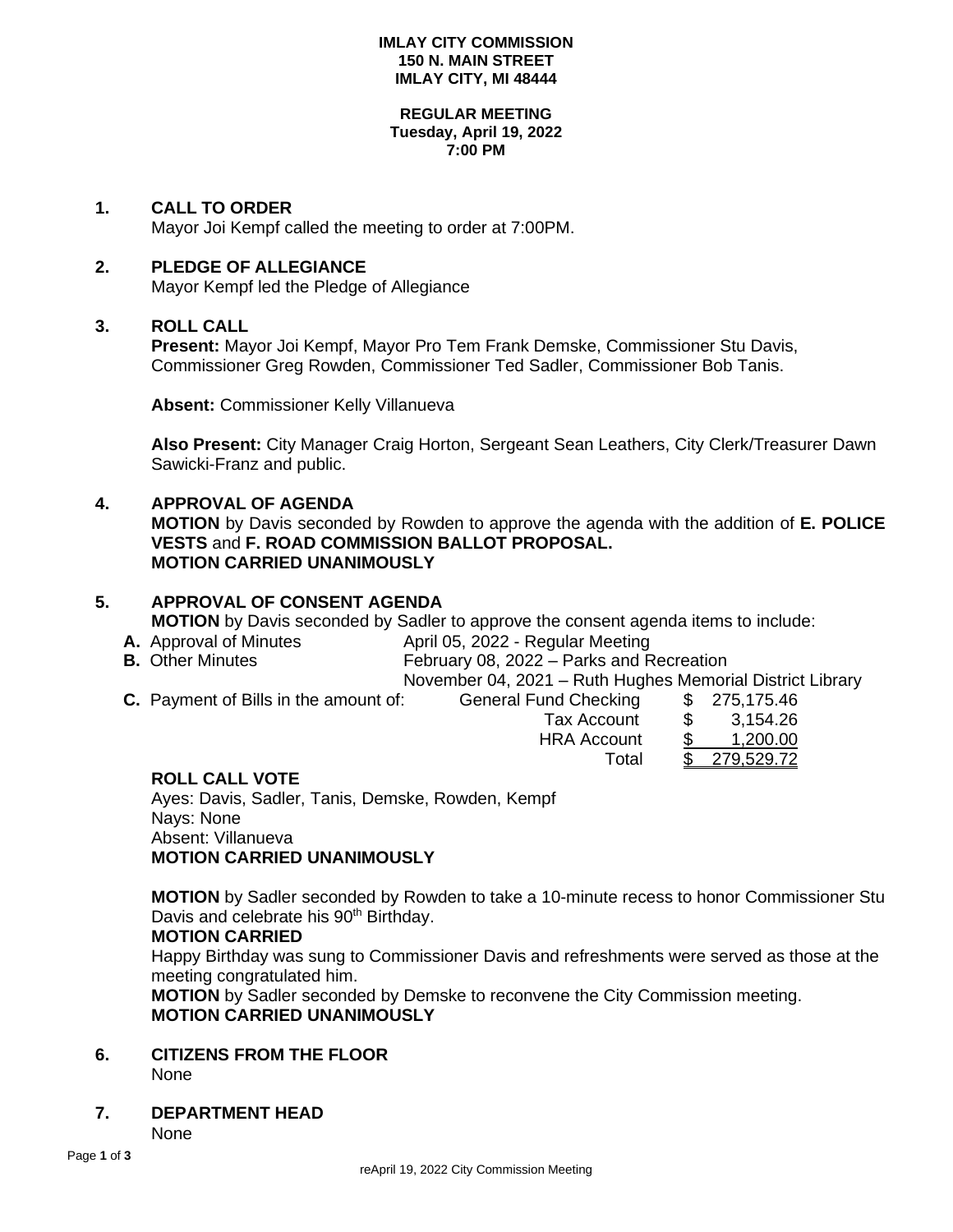#### **IMLAY CITY COMMISSION 150 N. MAIN STREET IMLAY CITY, MI 48444**

#### **REGULAR MEETING Tuesday, April 19, 2022 7:00 PM**

# **8. UNFINISHED BUSINESS**

## **A. DRAFT BUDGET REVIEW DISCUSSION ONLY, NO MOTION**

### **9. NEW BUSINESS**

# **A. SET PUBLIC HEARING ON PROPOSED FY 2022-2023 BUDGET MOTION** by Sadler seconded by Tanis to set the public hearing on the proposed FY 2022-2023 budget for Tuesday, May 03, 2022 at 7:00PM. **MOTION CARRIED UNANIMOUSLY**

**B. SET PUBLIC HEARING FOR THE COMMUNITY DEVELOPMENT BLOCK GRANT (CDBG) MOTION** by Davis seconded by Sadler to set the public hearing on the Community Development Block Grant (CDBG) for Tuesday, May 03, 2022 at 7:00PM. **MOTION CARRIED UNANIMOUSLY**

# **C. PROCLAMATION FOR ARBOR DAY OBSERVATION MOTION** by Tanis seconded by Demske to approve the Proclamation for Arbor Day Observation as presented.

## **MOTION CARRIED UNANIMOUSLY**

## **D. PARADE PERMIT FOR SENIOR SWING OUT**

**MOTION** by Davis seconded by Sadler to approve the parade permit application as submitted for the graduation Class of 2022 to be held Friday, June 03, 2022 at 6:30PM.

# **MOTION CARRIED UNANIMOUSLY**

## **E. POLICE VESTS**

Sergeant Sean Leather presented bullet proof vests that have been in storage and are out of date. Leathers explained that Chief Selby has been in contact with a group that is collecting unused and out of date vests to send to the Ukraine for use during the ongoing war.

**MOTION** by Davis seconded by Demske to release all outdated vests and let Chief Selby donate them as he has planned for use in Ukraine.

### **ROLL CALL VOTE**

Ayes: Davis, Demske, Rowden, Sadler, Tanis, Kempf Nays: None Absent: Villanueva **MOTION CARRIED UNANIMOUSLY**

## **F. LAPEER COUNTY ROAD COMMISSION BALLOT PROPOSAL**

City Manager Horton stated that he received the information included in the Commission packets regarding ballot language for the Lapeer County Road Commission for a new millage estimated at 1.85 mills for highway road and street purposes including bridges within Lapeer County. **DISCUSSION ONLY, NO MOTION**

## **10. CITIZENS FROM THE FLOOR**

Katie Jostock Poniatowski spoke regarding the Police Vests.

### **11. CLOSED SESSION**

None

### **12. OTHER BUSINESS**

Commissioner Sadler briefed the Commission on the recent EMAC (Emergency Management Advisory Council) meeting. 2020 Homeland Security Grant that came into the county was spent on eight AED units. Sadler stated that several AED units (Medtronic) that are a different